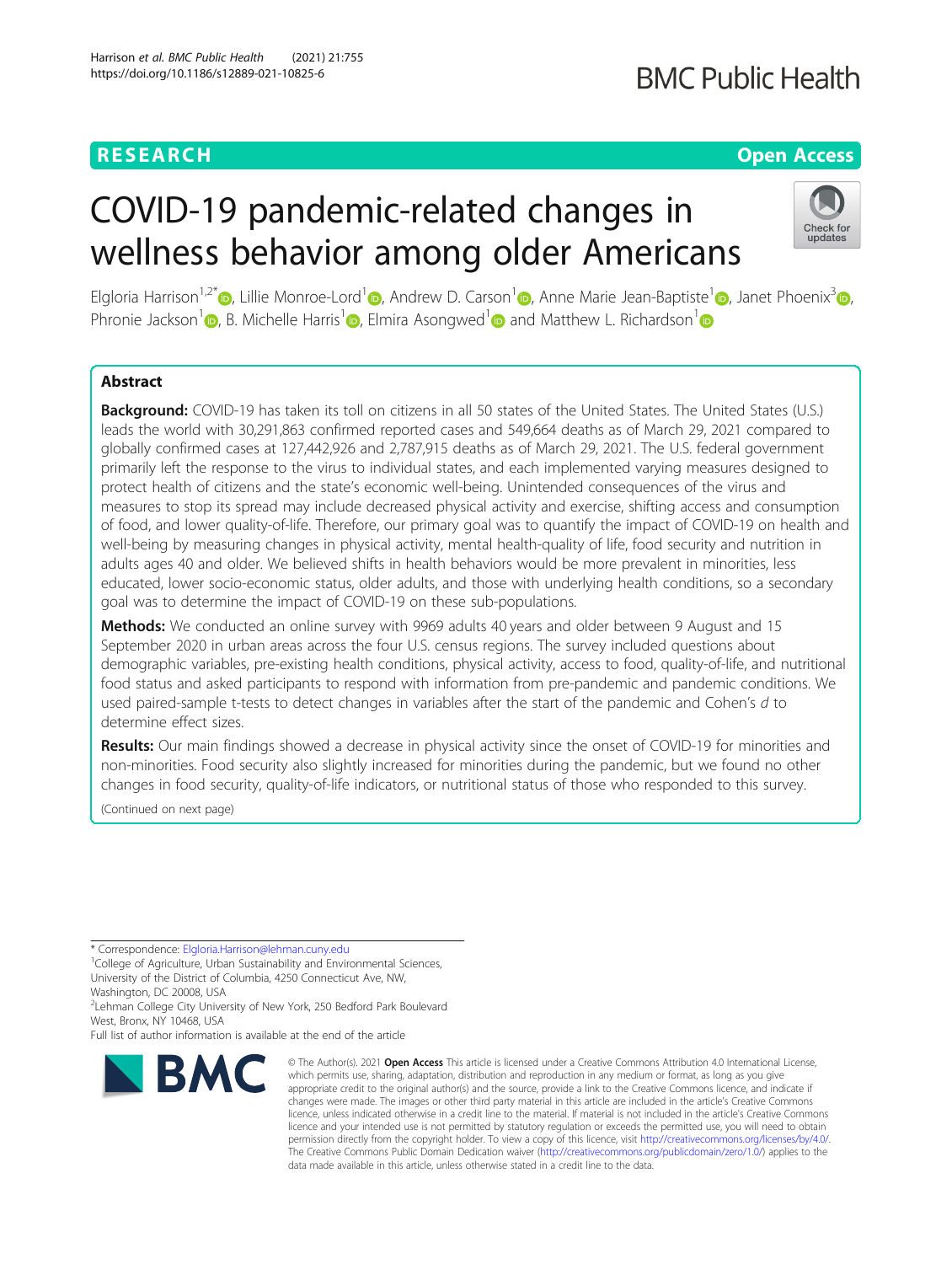#### (Continued from previous page)

**Conclusions:** It is concerning that physical activity declined. Such activity helps maintain physical and mental health, and it is also an important time to socialize for many older adults. In many ways, our data indicate that the older adult population in U.S. cities may be more resilient than expected during the pandemic. However, the pandemic could have negative impacts that we did not detect, either due to the survey instrument or the timing of our survey, so the health and well-being of older adults should continue to be monitored in order to mitigate potential negative impacts.

Keywords: Coronavirus, Resilience, Quality-of-life, Food security, Physical activity, Nutrition, Senior citizens

#### Background

Even though COVID-19 continues to be a global health emergency and the United States (U.S.) leads the world with 30,291,863 confirmed reported cases and 594,664 deaths as of March 29, 2021 compared to globally confirmed cases at 127,442,926 and 2,787,915 deaths as of March 29, 2021 [[1\]](#page-9-0). The lack of a coordinated public health response from the federal government at the start of the pandemic in the U. S. was crippling and led to the virus spreading unabated [[2\]](#page-9-0). Some states enacted measures that included stay-at-home policies, closing of businesses, face coverings, and social distancing, whereas other states did not [[3,](#page-9-0) [4\]](#page-9-0). Unintended consequences of the virus and measures to stop its spread may include decreased physical activity and exercise, shifting consumption patterns and access to food, and feelings of anxiety  $[5-7]$  $[5-7]$  $[5-7]$  $[5-7]$ .

#### Physical activity

As COVID-19 continues unrelentingly, barriers to physical activity and exercise may be higher for some groups of people than others. For example, closure of gyms, bowling alleys, and supervised exercise classes, combined with a lack of home gym equipment, prevented a continuation of physical activity in older adults [[8](#page-9-0)]. We defined well-being from a public health perspective as meeting physical and mental health approaches to disease prevention [[9](#page-9-0)]. In addition to lost direct benefits from exercise, a reduction in the ability for older adults to socialize leads to an increased likelihood that they may suffer the loss of independence, which in turn may lead to cognitive impairment [[10\]](#page-9-0). Those who can maintain higher levels of physical activities during the pandemic may display lower levels of depression and anxiety, which are key indicators of quality-of-life [[11\]](#page-9-0).

Whereas the ability to maintain an active lifestyle decreased during COVID-19, sedentary behaviors such as sitting, sleeping, and engaging in more television or computer watching increased [\[12](#page-9-0)].

Mobility of citizens was restricted to essential workers and essential services in some local jurisdictions and states where stay-at-home policies were enacted to keep citizens safe.

[[3,](#page-9-0) [4\]](#page-9-0). In New Zealand, which also restricted movement of citizens, a cross-sectional survey of 238 adults 18 years and older, between March–May 2020 found that 85% of the participants maintained regular physical activity prior to the lockdown, but only 49% were able to maintain regular exercise routine after the lockdown [[13](#page-9-0), [14\]](#page-9-0). Another study reported a decline in step count worldwide associated with confinement periods between January and March 2020 due to COVID-19 [[15](#page-9-0)]. This research did not report the intensity of physical activity, but the authors believe that there is a negative linear relationship between decreases in step count and decreases in physical activity. In a health context, this decline in routine physical activity and exercise is concerning because these activities confer health benefits that mitigate risks associated with chronic diseases [[6\]](#page-9-0).

#### Quality-of-life (physical and mental health)

We used the Center for Disease Control's definition of quality-of-life for individuals, which includes physical and mental perceptions (e.g., energy level, mood), health risks and conditions of functional status, social support, and socioeconomic status [[16](#page-9-0)]. Recent research explored the relationships between resilience, hope preventive behaviors, subjective well-being, and psychological health among adults and found that high levels hope had a positive effect on resilience which translated to better mental well-being [[17\]](#page-9-0); while another study reported anxiety measures of 600 participants using the Self-Rating Anxiety Scale where they compared anxiety risks they found that 93.67% had no anxiety symptoms, 6.33% felt anxiety, 82.83% had no symptoms of depression and 17.17% were depressed, women suggesting most participants were psychologically stable [[18\]](#page-9-0).

Individuals with high physical activity levels during the pandemic experienced lower levels of depression and anxiety and higher levels of quality-of-life [[19](#page-9-0)]. Research examining effects of COVID-19 on mental health of older adults with a pre-existing major depressive disorder found that although older adults may experience physical distancing, they were not necessarily socially isolated: social isolation was mitigated for many by virtual connections with friends and family [\[10\]](#page-9-0). Even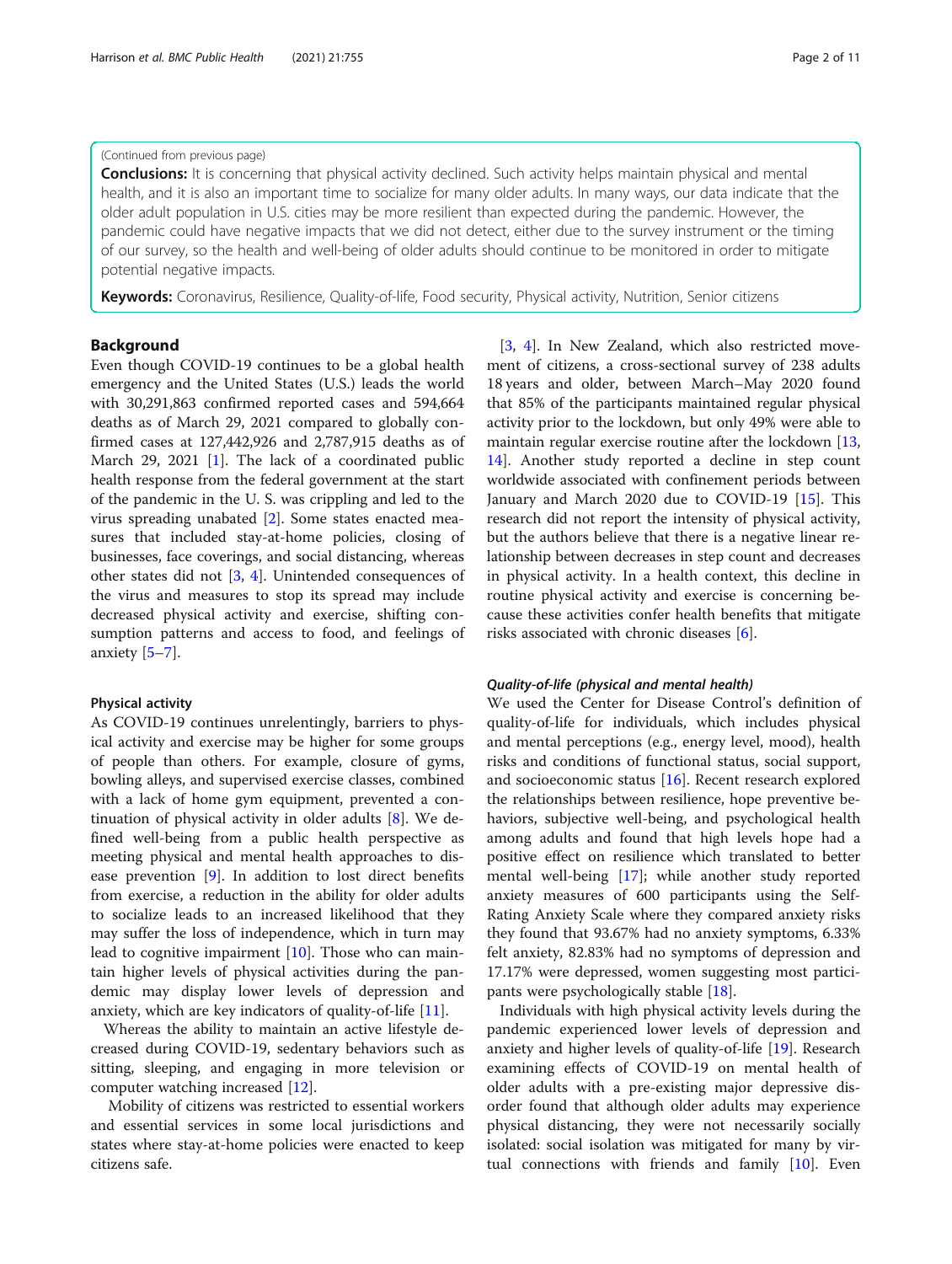though physical activity was not included as a variable in the study, their findings suggest that physical activity could be introduced virtually as a source of social connection. Interestingly, another study looked at the physical activity levels of patients with cardiac disease in New York City and Minneapolis/Saint Paul and found a marked decline in physical activity due to pandemic restrictions that did not return to pre-pandemic levels even when restrictions began to ease [[20](#page-9-0)]. Finally, social isolation induced by quarantine restrictions may cause mental health disturbances such as acute stress, depression, irritability, poor sleep habits, fear, and anxiety. Mental health stressors and poor sleep affect the immune system by decreasing the human body's ability to fight infection [\[21](#page-9-0), [22\]](#page-9-0).

#### Food security and nutrition

Beyond access to physical activity and key social interactions that influence quality-of-life, COVID-19 restrictions may influence availability, access, and selection of nutritional food due, in part, to widespread closure of affordable food outlets [\[23\]](#page-9-0). Food security and nutritional intake has been used interchangeably to convey the necessary components of a food secure household; however, these terms are independent. Food security is defined as all people having access at all times to enough food for an active, healthy life [[24\]](#page-9-0). The United States Department of Agriculture (USDA) defines ranges of food security as: 1) high food security – no food-access problems or limitations and 2) marginal food security one or two indicators of food access limitation [[24\]](#page-9-0). The ranges for food insecurity are 1) low food security – indicators of food access limitations but no reduction in food intake and 2) very low food security – "disrupted eating patterns and reduced food intake" [\[24](#page-9-0)]. Nutritional intake refers to the quality of an individual's diet to prevent malnutrition and improve body function. Nutritional intake should focus on maximizing consumption of fruits, vegetables, and healthy proteins to mitigate negative effects of noncommunicable diseases and complications such as high blood pressure, high cholesterol, obesity, and diabetes [[25,](#page-9-0) [26\]](#page-9-0).

Research supports physical activity and exercise as a non-pharmaceutical response to maintain good respiratory, cardiovascular, musculoskeletal, and mental wellbeing [\[11\]](#page-9-0). The CDC has suggested that the use of the term well-being is a valid population outcome measure [[9\]](#page-9-0). Food security, nutritional food intake, and high quality-of-life increase resilience in older adults. Therefore, our primary goal was to quantify the impact of COVID-19 on physical and mental well-being by measuring changes in physical activity, physical and mental health (quality-of-life), food security, and nutrition in adults ages 40 and older. We predicted decreases in

physical activity, food security, nutrition, and well-being associated with COVID-19. We believed these shifts in health behaviors would be more prevalent in minorities, less educated, with lower socio-economic status, older adults, and those with underlying health conditions, so a secondary goal was to determine the impact of COVID-19 on these sub-populations.

#### Methods

#### Participants and sampling

Our research is a cross-sectional study designed to determine the impact of COVID-19 on physical activity, food security, mental health (quality-of-life), and diet among vulnerable populations who live in urban cities and were more likely to experience severe symptoms or likely to die from complications associated with COVID-19. We sampled 9969 participants ages 40 years or older between 9 August through 15 September 2020. Relying on the prospective participant panel of individuals willing to complete online surveys, Qualtrics [[27\]](#page-9-0) managed the recruitment process using specifications provided by the authors with the goal of obtaining a sample from urban cities across the four census regions of the United States. Qualtrics sought to obtain a sample that was balanced by sex (male, female) and a combination of race (White, Asian, Black) and ethnicity (Hispanic, Non-Hispanic). Urban cities, as defined by the U.S. Census Bureau, have a population of more than 50,000 [[28\]](#page-9-0). In addition to using the categories of race and ethnicity, a Minority Status construct was defined as "yes" if race was anything other than White (non-Hispanic), with minority status otherwise "no".

#### Measures

In addition to demographic questions, the survey included questions about pre-existing health conditions and a set of four constructs assessed under two conditions: "before" (thus, a retrospective condition) and "since" the start of COVID-19 in the U.S. Specifically, participants completed four subscales measuring these constructs in the "before" condition, and then participants completed the same set of four subscales in the "since" condition. These constructs included physical activity, food security, quality-of-life (physical and mental), and nutrition.

#### Pre-existing health conditions

Participants selected options from a list of 19, including arthritis, back issues, fibromyalgia, hearing impairment, high cholesterol, hip issues, knee issues, macular degeneration, multiple sclerosis, osteoporosis, Parkinson's disease, shoulder issues, stroke, visual impairments/eye health issues, lung disease (e.g., asthma, COPD, chronic bronchitis), cancer, kidney disease, heart attack, high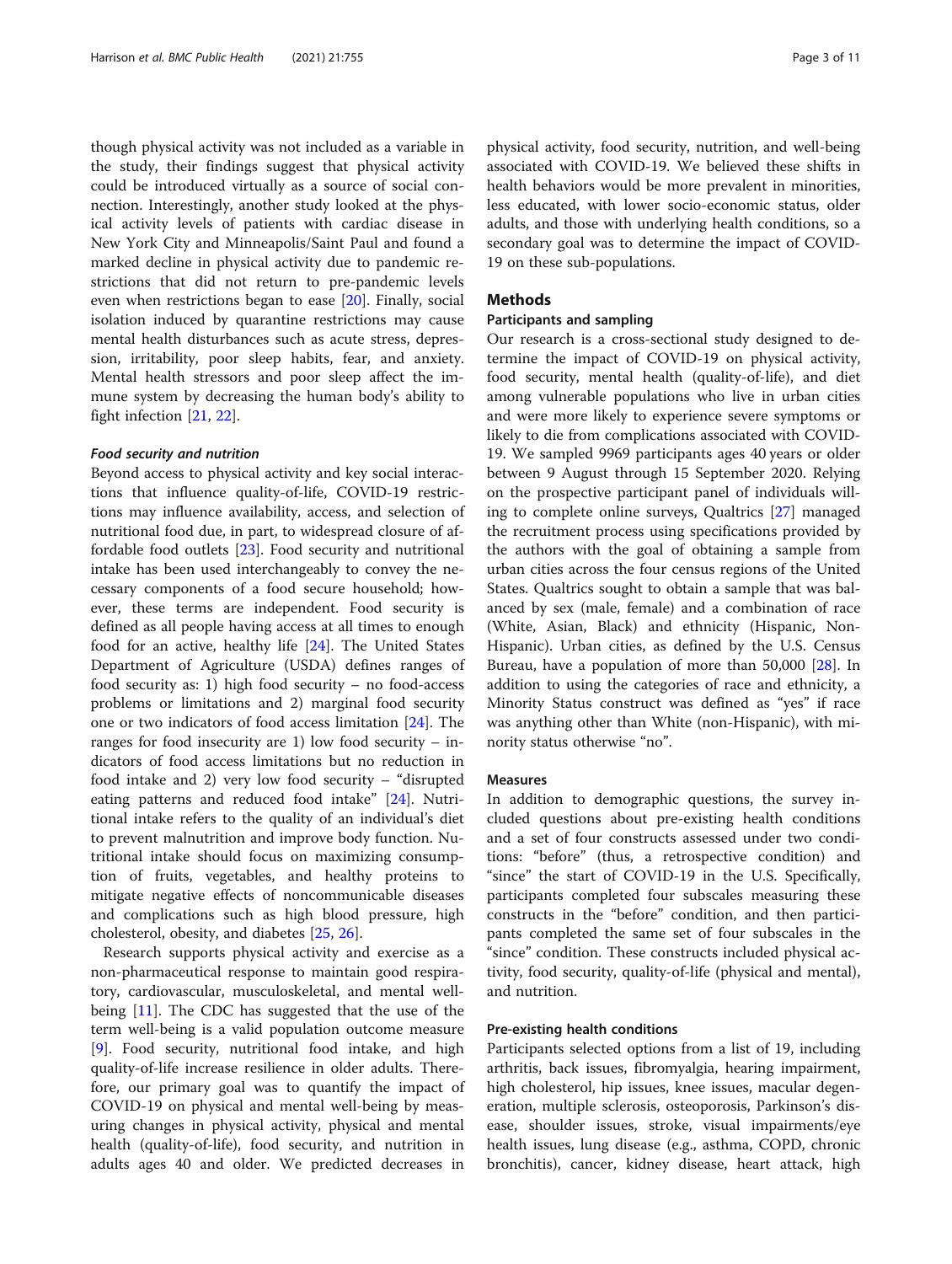blood pressure, and other (free response). We derived an overall index of health problems by adding the number of conditions, which yielded a maximum score of 20 (including the diabetes response). In addition, we developed an index of conditions (possible range 0–6) that have been linked to increased COVID-19 severity, which included lung disease, cancer, kidney disease, heart attack, high blood pressure, and diabetes [[29\]](#page-9-0).

#### Physical activity

We assessed physical activity with a two-item scale adapted from the National Health Interview Survey [[30](#page-9-0)] (see Table 1 for questions and scores assigned to responses), which has been a validated instrument since 1950 [[31](#page-9-0)].Scores may range from 0 to 6, with higher scores indicating higher levels of physical activity. Physical activity was assessed by calculating separate scores for pre- and pandemic conditions and compared using a paired-sample t-test [[32](#page-9-0)]. The two items making up this subscale had Pearson-r correlations of 0.49 and 0.52 for pre-pandemic and pandemic conditions, respectively (both significant at  $p < 0.05$ ,  $n = 9669$ ). The variable "physical activity change," is the result of subtracting the pre-pandemic score from the pandemic score.

#### Food security

We assessed food security through a four-item subset of the short form of the Household Food Security Scale [[33,](#page-9-0) [34\]](#page-9-0) (see Table [2](#page-4-0) for questions and scores assigned to responses). The initial total score calculated for each participant was subtracted from eight so that a higher number indicated higher levels of food security. Scores may range from 0 to 8. Food security was assessed by calculating separate scores for pre- and pandemic conditions and compared with a paired sample t-test [\[32](#page-9-0)]. The internal consistency of the Food Security Scale was 0.88 and 0.92 for the pre-pandemic and pandemic conditions, respectively, indicating good reliability for the measure. The variable "food security change," is the result of subtracting the pre-pandemic score from the pandemic score.

#### Quality-of-life (physical and mental health)

We measured quality-of-life using three questions from the Centers for Disease Control's Health-Related Quality-of-Life—4 questions (Table [3\)](#page-4-0) [[16\]](#page-9-0). Technical documentation from the Health-Related Quality-of-Life —4 provides extensive explanation of the measure's psychometric characteristics [[35](#page-10-0), [36\]](#page-10-0). We determined quality-of-life by averaging the number of days in the previous month for physical health not good, mental health not good, and days in which poor physical and mental health prevented the respondent from doing their usual activities. Thus, our measure provides an indicator of reduced quality-of-life, with a possible range of 0 to 31. For the set of three questions making up the quality-of-life measure, internal consistency reliability was 0.88 and 0.81 for the pre-pandemic and pandemic conditions, respectively, indicating good reliability for the measure. Quality-of-life was measured in pre- and pandemic conditions and averages were compared using a paired sample t-test  $[32]$  $[32]$ . The variable "quality-of-life" change" is the result of subtracting the pre-pandemic score from the pandemic score.

#### Nutrition

We measured nutrition with the Dietary Screening Tool (DST) [\[37](#page-10-0)]. The 24-item short-form of the Dietary Screening Tool was developed and validated for use with middle-aged and older adults [[38](#page-10-0), [39](#page-10-0)]. The questions vary in number of response options and score points per option, resulting in a total possible range between 0 and 100 points. Healthier options within each question receive a higher score, so a higher total score indicates a more nutritious diet. Nutrition was measured in pre- and pandemic conditions and averages were compared using a paired sample t-test [[32\]](#page-9-0). Internal consistency reliability for the DST was 0.61 and 0.62 (both  $n = 9969$ ) for the pre-pandemic and pandemic conditions, respectively. The variable "nutrition change" is the result of subtracting the pre-pandemic score from the pandemic score.

Table 1 Items contributing to the assessment of physical activity in adults ages 40–100 in the U.S

| Ouestion <sup>a</sup>                                                                                                                                                                | Points assigned <sup>b</sup>                                                                                                                      |
|--------------------------------------------------------------------------------------------------------------------------------------------------------------------------------------|---------------------------------------------------------------------------------------------------------------------------------------------------|
| In general, how would you describe your physical activity level?                                                                                                                     | No activity $= 0$<br>Low activity $= 1$<br>Somewhat low<br>$\text{activity} = 2$<br>Somewhat high<br>$\text{activity} = 3$<br>High activity $=$ 4 |
| In the past 3 months, have you participated in regular exercise (defined as: planned, structured, repetitive activity with an<br>objective to improve or maintain physical fitness)? | $No = 0$<br>$Yes = 2$                                                                                                                             |

<sup>a</sup>Questions adapted from the National Health Interview Survey [\[30\]](#page-9-0)<br>bScores for physical activity range from 0 to 6; bigher scores indica

<sup>b</sup>Scores for physical activity range from 0 to 6; higher scores indicate higher levels of physical activity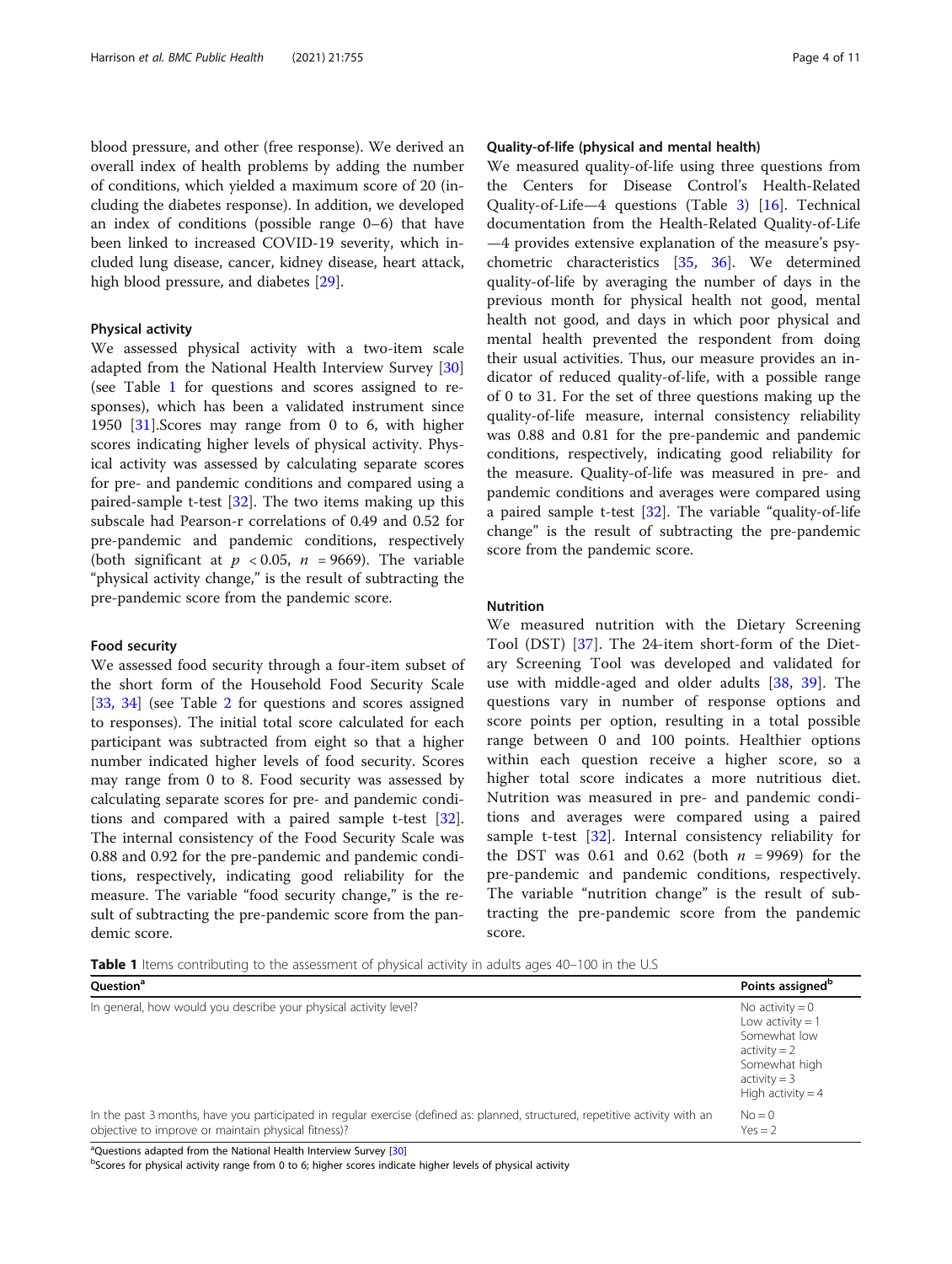<span id="page-4-0"></span>Table 2 Items contributing to the assessment of food security in adults ages 40-100 in the U.S

| Question <sup>a</sup>                                                                                                                                                               | <b>Points</b><br>assigned <sup>b</sup>                                              |
|-------------------------------------------------------------------------------------------------------------------------------------------------------------------------------------|-------------------------------------------------------------------------------------|
| The food that (I/we) bought just didn't last, and (I/we) didn't have money to get more. Was that often, sometimes, or never true<br>for (you/your household) in the last 12 months? | Often true = $2$<br>Sometimes<br>$true = 1$<br>Never $true = 0$<br>Don't know $= 0$ |
| (I/we) couldn't afford to eat balanced meals. Was that often, sometimes, or never true for (you/your household) in the last 12<br>months?                                           | Often true $= 2$<br>Sometimes<br>$true = 1$<br>Never $true = 0$<br>Don't know $= 0$ |
| In the last 12 months, did you ever eat less than you felt you should because there wasn't enough money for food?                                                                   | $Yes = 2$<br>$No = 0$<br>Don't know $= 0$                                           |
| In the last 12 months, were you ever hungry but didn't eat because there wasn't enough money for food?                                                                              | $Yes = 2$<br>$No = 0$<br>Don't know $= 0$                                           |

<sup>a</sup>Questions from the short form of the Houseful Food Security Scale [[34\]](#page-9-0)<br>bScares for food security range from 0 to 8, with bigher scare (following <sup>b</sup>Scores for food security range from 0 to 8, with higher score (following transformation with raw scores subtracted from 8) indicating higher food security

#### Statistical methods

Descriptive statistics were used to describe the sample (demographic variables and pre-existing health conditions). Planned comparisons using paired sample t-tests were used to test a priori hypotheses related to (1) changes in health-related variables in pre-pandemic and pandemic conditions (four tests), and (2) identical planned comparisons considered separately based on minority sample (yes or no) (eight tests). Correlations between a set of variables were examined in an exploratory fashion. Tests for statistical significance were based on  $\alpha$  = 0.05, and appropriate effect sizes were also evaluated using Cohen's standard levels of effect size [\[40](#page-10-0)].

#### Results

#### Demographic variables

We collected demographic data from participants across the four United States census regions: Northeast  $(n =$ 2966, 30% of total sample), Midwest  $(n = 2352, 24\%)$ , South ( $n = 2664, 27\%)$ , and West ( $n = 1987, 20\%)$ . The sample population was 57% female ( $n = 5733$ ) and 43%

Table 3 Items contributing to the quality-of-life indicators in adults ages 40–100 in the U.S

#### Question<sup>a</sup>

Now thinking about your physical health, which includes physical illness and injury, for how many days during the past 30 days was your physical health not good?

Now thinking about your mental health, which includes stress, depression, and problems with emotions, for how many days during the past 30 days was your mental health not good?

During the past 30 days, for about how many days did poor physical or mental health keep you from doing your usual activities, such as selfcare, work, or recreation?

<sup>a</sup>Questions from the Centers for Disease Control's Health-Related Quality-oflife—4 questions [[16\]](#page-9-0)

male ( $n = 4236$ ) and racially diverse (White  $n = 7330$ , 74% of total sample; Black  $n = 1381, 14\%$ ; Asian  $n = 694$ , 7%; Hispanic  $n = 536, 5\%$ ; Other Non-Hispanic  $n = 31$ , < 1%). Minority status was defined as "yes" if race was anything other than White (Non-Hispanic), so 26% of the sample was minority status.

Participants ages ranged from 40 to 100 years ( $m =$ 62.1, SD = 11.2): middle-aged (40 to 59,  $n = 3503$ , 35% of total sample), older (60 to 74,  $n = 5364$ , 54%), and oldest (75 to 100,  $n = 1102$ , 11%). Education level varied among the sample: less than high school ( $n = 124$ , 1% of total sample); high school/general equivalency degree (GED)  $(n = 1501, 15\%)$ ; some college  $(n = 1848, 19\%)$ ; associate or technical school degree ( $n = 1341, 14\%$ ), bachelor's degree (*n* = 2845, 29%), graduate degree (*n* = 2295, 23%), prefer not to answer ( $n = 15, < 1\%$ ). Household income data were collected using a measure with eight levels: less than \$10,000 ( $n = 363$ , 4% of total sample), \$10,000 to \$14,999 ( $n = 363, 4\%)$ , \$15,000 to \$24,999 ( $n = 811$ , 8%), \$25,000 to \$34,999 ( $n = 944$ , 10%), \$35,000 to \$49, 999 ( $n = 1285, 13\%$ ), \$50,000 to \$74,999 ( $n = 1883, 19\%$ ), \$75,000 to \$99,999 ( $n = 1376$ , 14%), \$100,000 and higher  $(n = 2537, 25\%)$ , and prefer not to answer  $(n = 407, 4\%)$ .

#### Pre-existing health conditions

The health conditions reported by participants ranged from 0 to 14 ( $M = 2.23$ ,  $SD = 1.94$ ) from the full set of 20 possible health conditions. From the smaller set of six possible health conditions associated with more severe COVID-19 disease, the health conditions reported by participants ranged from 0 to 5 ( $m = 0.64$ , SD = 0.73).

#### Changes in health-related variables pre- and pandemic

Table [4](#page-5-0) reports a set of planned comparisons (using ttests) between pre-pandemic and pandemic health and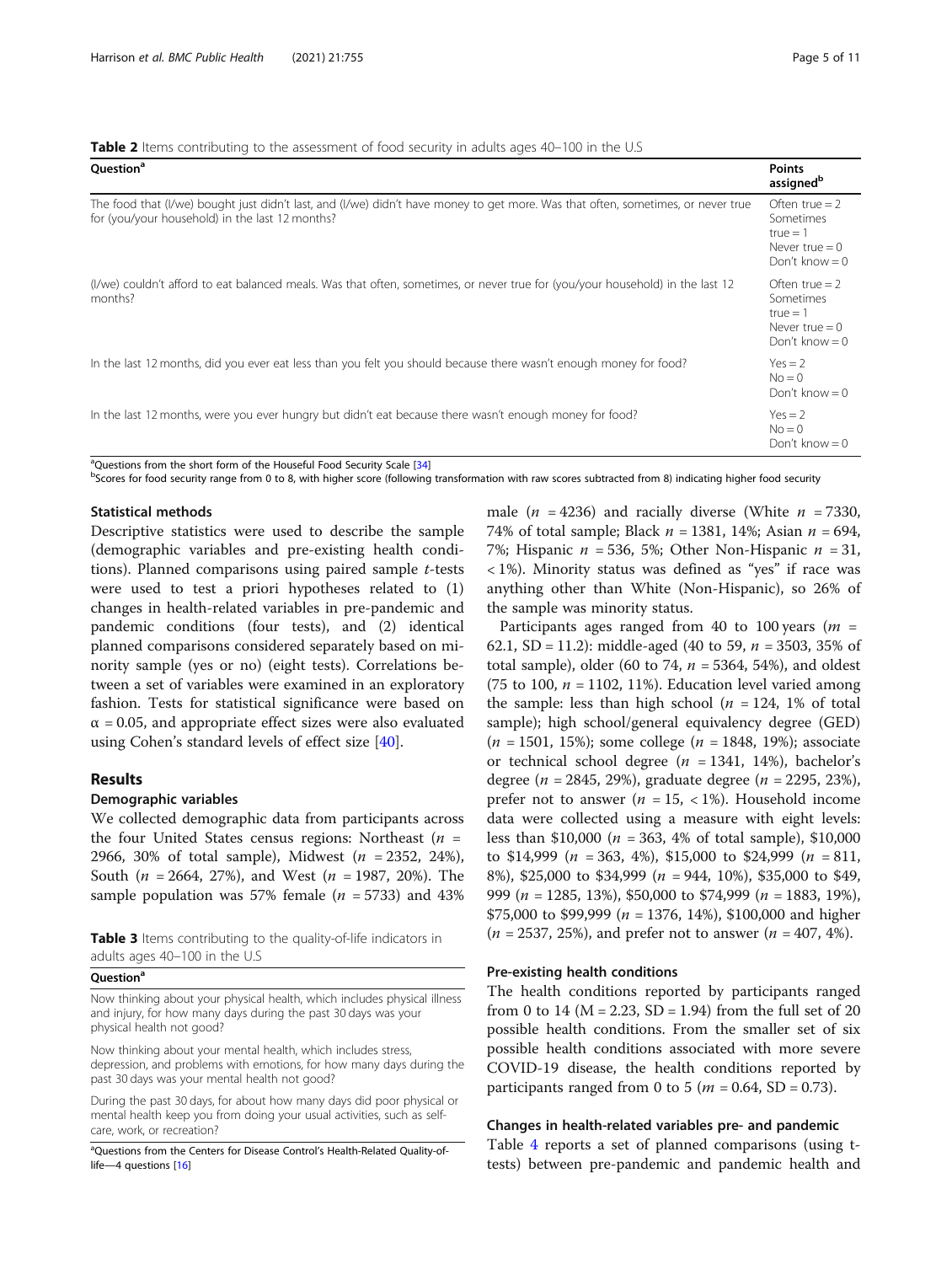<span id="page-5-0"></span>

|  |  | <b>Table 4</b> Changes in self-reported health variables pre-COVID-19 and during COVID-19 by adults ages 40–100 in the U.S |
|--|--|----------------------------------------------------------------------------------------------------------------------------|
|  |  |                                                                                                                            |

| Health<br>variable |              | <b>Pandemic condition</b> |          |      |         |           | Paired-sample t test | Effect size <sup>b</sup>         |         |                          |
|--------------------|--------------|---------------------------|----------|------|---------|-----------|----------------------|----------------------------------|---------|--------------------------|
|                    | Pre-pandemic |                           | Pandemic |      | Change  |           |                      |                                  |         |                          |
|                    | Mean         | SD                        | Mean     | SD   | Mean    | <b>SD</b> |                      | Significant at $\alpha = 0.05$ ? | d       | Label                    |
| Physical activity  | 3.41         | .69                       | 3.00     | .76  | $-0.41$ | l.18      | 34.8                 | Yes                              | 0.35    | Small                    |
| Food security      | 7.10         | .98                       | 7.33     | 2.02 | .023    | .32       | 17.4                 | Yes                              | $-0.17$ | $\equiv$                 |
| <b>Nutrition</b>   | 51.4         | 1.7                       | 51.0     | 1.9  | $-0.45$ | 6.08      | 7.45                 | Yes                              | 0.08    | $\overline{\phantom{0}}$ |
| Quality-of-life    | 2.91         | 6.34                      | 3.34     | 6.33 | 0.43    | 5.04      | $-8.54$              | Yes                              | $-0.09$ | $\equiv$                 |

n = 9969<br><sup>a</sup>df = 006

 $^{\text{a}}$ df = 9968; 2-tailed test. All tests would also have been significant at α = 0.05<br><sup>b</sup>Coben's dusing the common interpretive categories (small, medium, large).

 $b$ Cohen's d using the common interpretive categories (small, medium, large) [\[40\]](#page-10-0)

well-being variables, all of which were significant at the  $\alpha$  = .05 level (Table 4). Because significance could have been due to the large sample size, so we calculated effect sizes using Cohen's  $d$  [[40\]](#page-10-0). Cohen's  $d$  for physical activity reached the small effect size, which means that physical activity was higher in pre-pandemic conditions than in pandemic conditions. Effect size did not reach the small level among other comparisons  $(d \le 0.20)$ , so changes observed in food security, nutrition, and quality-of-life are negligible.

Additional planned comparison tests were repeated separately for participants with minority status or White (non-Hispanic) (see Table 5). Consistent with the results for the whole sample, minority and non-minority groups showed a decrease in level of physical activity during the pandemic compared to pre-pandemic. Additionally, the minority group increased food security. All other changes in health and well-being from pre-pandemic to pandemic conditions for the minority and non-minority group were negligible (Table 5).

#### Exploration of correlations between variables

Table [6](#page-6-0) reports the Pearson-r correlations between variables, including minority status (minority), level of education (education), income level (income), age level

(age), and presence of at least one of 20 possible preexisting health conditions (health). The variable also included physical activity, food security, nutrition, and quality-of-life as assessed using their associated "change" variables from pre-pandemic to pandemic conditions. Cases were dropped from analysis when participants elected to not respond to questions contributing to either education ( $n = 15$ ) or income level ( $n = 407$ ), resulting in approximately 4% of cases dropped, with subsequent  $n = 9552$ . None of the correlations reached significance at the 0.05 level  $(N = 1000)$ . No correlations between change variables and the other variables reached the level of even a small effect size using Cohen's [[40](#page-10-0)] categories, regardless of their level of statistical significance. These analyses were exploratory and did not reflect a priori hypotheses.

#### **Discussion**

#### Physical activity

Exercise and diet are two ways in which older adults can maintain a healthier lifestyle and help prevent illness. As predicted, our results suggest that physical activity is a health and wellness indicator that changed during the pandemic, with a decline in physical activity in adults ages 40 to 100. Similar findings confirmed a decrease in

Table 5 Changes in self-reported health variables pre-COVID-19 and during COVID-19 by minority and non-minority adults ages 40– 100 in the U.S

| Population         | Health<br>variable | <b>Pandemic condition</b> |           |          |           |         |           |         | Paired-sample t test                          | Effect size <sup>b</sup> |                          |
|--------------------|--------------------|---------------------------|-----------|----------|-----------|---------|-----------|---------|-----------------------------------------------|--------------------------|--------------------------|
|                    |                    | Pre-pandemic              |           | Pandemic |           | Change  |           |         |                                               |                          |                          |
|                    |                    | Mean                      | <b>SD</b> | Mean     | <b>SD</b> | Mean    | <b>SD</b> |         | Significant at $\alpha = 0.05$ ? <sup>a</sup> | d                        | Label                    |
| Minority           | Physical activity  | 3.48                      | 1.63      | 3.02     | 1.73      | $-0.46$ | 1.32      | 18.0    | Yes                                           | 0.35                     | Small                    |
|                    | Food security      | 6.78                      | 2.12      | 7.13     | 2.21      | 0.36    | 1.59      | $-11.7$ | Yes                                           | $-0.23$                  | Small                    |
|                    | Nutrition          | 52.3                      | 11.7      | 51.7     | 12.0      | $-0.57$ | 7.00      | 4.16    | Yes                                           | 0.08                     | $\overline{\phantom{m}}$ |
|                    | Quality-of-life    | 2.24                      | 5.64      | 3.11     | 6.11      | 0.86    | 5.01      | $-8.85$ | Yes                                           | $-0.17$                  | $\qquad \qquad -$        |
| Non-minority White | Physical activity  | 3.38                      | 1.71      | 2.99     | 1.78      | $-0.39$ | 1.13      | 29.9    | Yes                                           | 0.35                     | Small                    |
|                    | Food security      | 7.22                      | 1.91      | 7.40     | 1.94      | 0.18    | 1.21      | $-12.9$ | Yes                                           | $-0.15$                  | $\overline{\phantom{m}}$ |
|                    | Nutrition          | 51.1                      | 11.7      | 50.7     | 11.9      | $-0.41$ | 5.72      | 6.18    | Yes                                           | 0.07                     | $\qquad \qquad =$        |
|                    | Quality-of-life    | 3.15                      | 6.56      | 3.43     | 6.41      | 0.28    | 5.04      | $-4.68$ | Yes                                           | $-0.06$                  |                          |

<sup>a</sup>Minority *n* = 2629, df = 2638; non-minority *n* = 7330, df = 7329; 2-tailed test. All tests would also have been significant at α = 0.001<br><sup>b</sup>Coben's d [40] using the common interpretive categories (small medium Jarge)

 $^{b}$ Cohen's  $d$  [[40\]](#page-10-0) using the common interpretive categories (small, medium, large)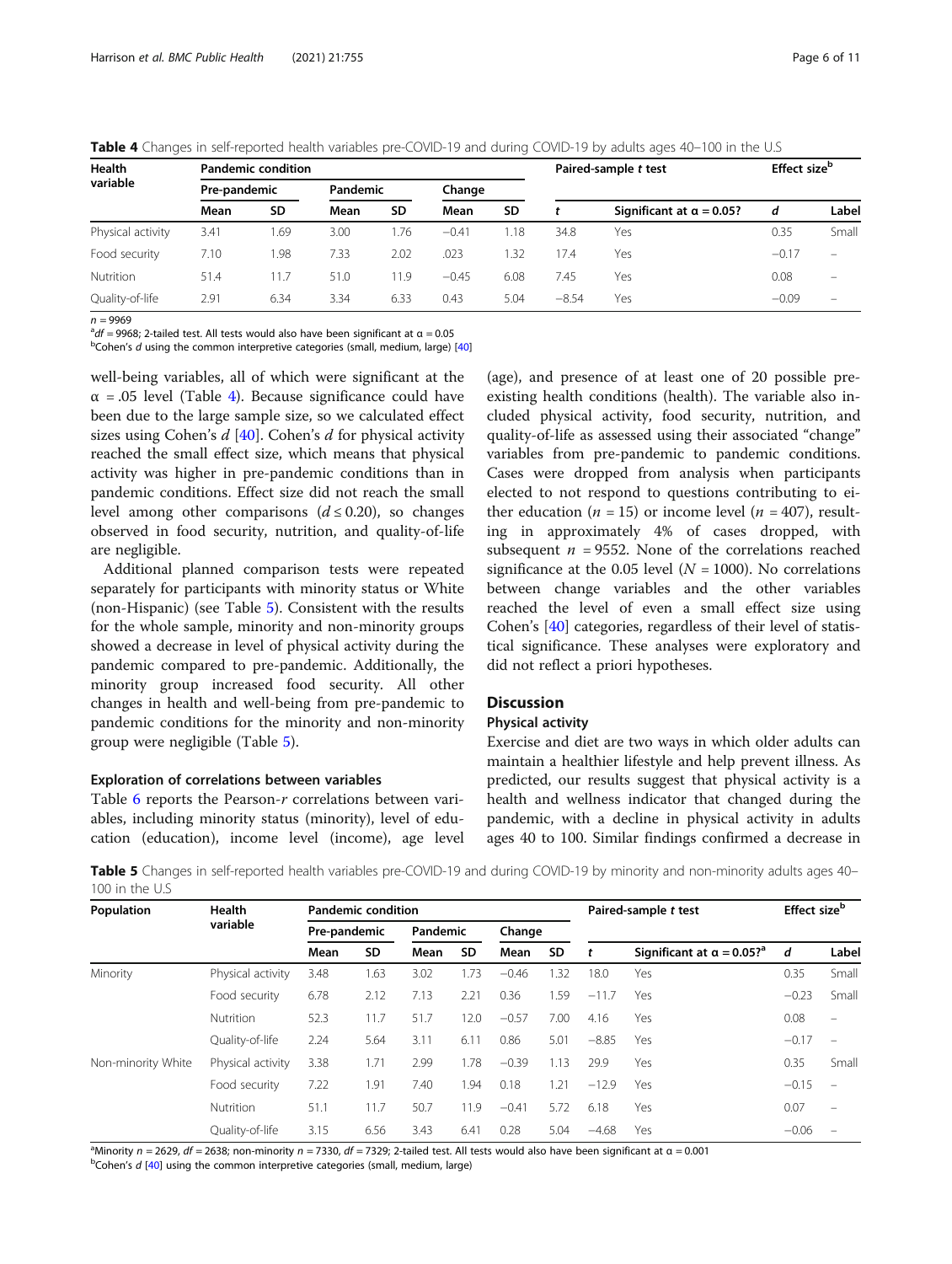|            | <b>Minority</b> | <b>Education</b> | Income  | Age     | Health  | <b>PAC</b> | <b>FSC</b> | NC      | QOLC |
|------------|-----------------|------------------|---------|---------|---------|------------|------------|---------|------|
| Minority   |                 |                  |         |         |         |            |            |         |      |
| Education  | $-0.06$         |                  |         |         |         |            |            |         |      |
| Income     | $-0.14$         | 0.46             |         |         |         |            |            |         |      |
| Age        | $-0.30$         | $\mathbf 0$      | 0.03    |         |         |            |            |         |      |
| Health     | $-0.13$         | $-0.07$          | $-0.10$ | 0.23    |         |            |            |         |      |
| PAC        | $-0.03$         | $-0.01$          | $-0.01$ | 0       | $-0.01$ |            |            |         |      |
| <b>FSC</b> | 0.06            | $-0.02$          | $-0.07$ | $-0.08$ | $-0.02$ | 0.04       |            |         |      |
| <b>NC</b>  | $-0.01$         | $\mathbf 0$      | 0.02    | 0.02    | $-0.01$ | 0.07       | 0.09       |         |      |
| QOLC       | 0.05            | $-0.01$          | $-0.05$ | $-0.13$ | 0.05    | $-0.06$    | $-0.05$    | $-0.05$ |      |

<span id="page-6-0"></span>Table 6 Pearson-r correlations between variables

 $n = 9552$ 

Abbreviations: Minority minority status, Education education level, Income income Level, Age age level, Health presence of 20 possible pre-existing health

conditions, PAC Physical activity change, FSC Food security change, NC Nutrition change, QOLC Quality-of-life change

Pearson-r correlations of 0.062 or greater are significant (for  $n = 1000$ , with 2-tailed test) when  $\alpha = 0.05$ , so none of the correlations in this table are significant

physical activity in some individuals in Italy, Canada, and Belgium. Physical activity, especially walking, decreased in undergraduate students in Italy, while sedentary behavior such as watching TV and computer use increased [[41\]](#page-10-0). In Canada, 1098 adults over 19 years old were surveyed and individuals who were relatively inactive before the pandemic were more likely to become even less active during the strictest period of lockdown, whereas those who were relatively active before the pandemic were more likely to increase activity during lockdown [\[5](#page-9-0)]. Furthermore, inactive individuals who spent more time active outdoors had lower anxiety than individuals who spent less time being active outdoors [\[5](#page-9-0)]. Largely contrary to our results and those from Italy and Canada, adults in Belgium primarily increased their exercise level, but sedentary behaviors also increased and exercised decreased in some groups, especially those over the age of 55 years old [[42\]](#page-10-0).

A decline in physical activity could impact overall health of older adults, including their risk of severe complications from COVID-19. Older adults that participated in our survey had, on average, more than two of the 20 pre-existing health conditions we included on our survey. We recognized that many older adults are at risk of severe COVID-19 because of pre-existing health conditions; however, we noted that while physical activity decreased among many in our sample most were able to maintain some normalcy with respect to physical activity. New Zealand researchers showed similar finding in that many of the participants surveyed during March through May 2020 continued their physical activity routine [\[13](#page-9-0)].

Physical inactivity has been associated with reduced heart health, which increases the likelihood of sudden cardiac death, an increase in skeletal muscle decline, and a decrease in cognition [[12](#page-9-0)]. In older adults, exercise reduces frailty (reduced capacity to reach physiological homeostasis) and sarcopenia (muscle atrophy, loss of muscle strengths and power); these conditions have negative outcomes following hospital discharges in older adults [[12\]](#page-9-0). The World Health Organization and the United States Department of Health and Human Services [\[43,](#page-10-0) [44](#page-10-0)] recommend 150 min of moderate physical activity per week or 75 min of vigorous physical activity per week, while adding at least 2 days of musclestrengthening exercises [[6,](#page-9-0) [43](#page-10-0)–[45\]](#page-10-0). Several authors suggested that some major public health initiatives in response to the pandemic — including "lockdowns" and social distancing protocols—have created personal, social, and environmental barriers to the ability of older adults to engage in physical activities [\[46](#page-10-0), [47](#page-10-0)].

One group of researchers have argued that the imposition of such public health measures serves as a starting point for a vicious cycle of inactivity, muscle disuse, sarcopenia, and physical inactivity among older adults [\[9](#page-9-0)]. Our results support the idea that the pandemic may prevent older adults from engaging in physical activity. We found this effect regardless of minority status.

#### Food security

We predicted that COVID-19 would exacerbate food insecurity because many local and state policies closed businesses, including food outlets. However, our results suggested otherwise, as participants reported a high level of food security. In fact, food security was somewhat increased among minority participants. We were puzzled by this finding as we predicted more food insecurity for older adults and minorities especially after the onset of the pandemic. Prior to COVID-19 many older adults (especially adults over 60) received meals through a variety of ways, including social services such as "meals on wheels" and "home meal delivery." Perhaps food security increased because government-sponsored agencies increased meal delivery to this group after the onset of the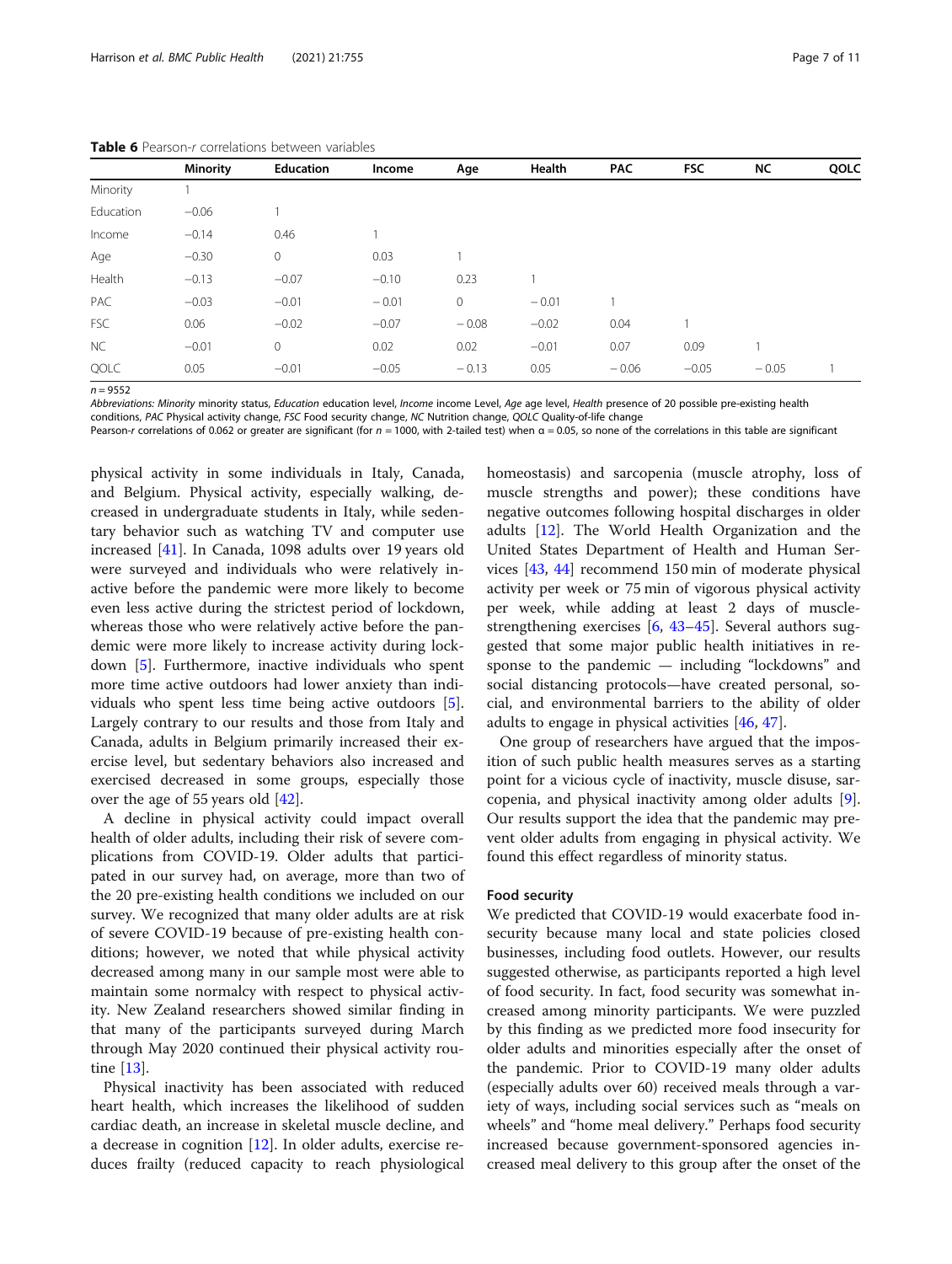pandemic. For example, Healthy New York and Seabury Home Meal Delivery services supported by the DC Department of Aging and Community Living ensured that older adults, especially those who were homebound, continued to receive healthy meals [\[48](#page-10-0), [49\]](#page-10-0). Moreover, adults over 60 years and older in most urban cities have access to social services that provided meals and adults 40 to 59 years may have access to food from local food pantries. Organizations such as Feeding America have delivered an estimated 4.2 billion meals to people in the United States from March through October 2020 [[50\]](#page-10-0).

#### Quality-of-life (physical and mental health)

Participants reported between two (2) and three (3) days in the prior month in which their physical and/or mental health was not good before the pandemic and this did not change during the pandemic. So, overall quality-oflife for participants remained relatively stable, indicating an underlying resilience in this population. Resilience is defined as the process of adapting well in the face of adversity, trauma, tragedy, threats, or significant source of threats [\[51\]](#page-10-0). The answers of older adults, regardless of minority status, suggests quality living and an ability to adapt to circumstances during the COVID-19 pandemic crisis, which demonstrates high level of resilience, especially since their physical activity was reduced [\[51](#page-10-0)].

#### Nutrition

Adequate nutrition during the pandemic has an added benefit of boosting the immune system and improving resistance to malnutrition in older adults. We predicted that COVID-19 would lead to less nutritious food choices in older adults. In older adults, malnutrition and undernutrition facilitate the onset of sarcopenia, which is particularly problematic in individuals with health conditions such as cancer, heart disease, or chronic infection [\[52](#page-10-0)]. Nutritional screening for malnutrition has been recommended as a part of routine clinical care [[53](#page-10-0), [54\]](#page-10-0). Additionally, it has been recommended that older adults consume a high protein diet at each meal to protect the skeletal muscles from wasting, but especially in the presence of acute or chronic illnesses [[53](#page-10-0)–[55\]](#page-10-0). Our results showed that older adults continued to consume the same amounts of fruits, vegetables, and proteins before and since the onset of COVID-19. This was unexpected given that access to nutritious food may have been challenging for some during the pandemic. While our current study showed no differences in consumptions patterns before and since the pandemic, we cannot conclude whether a sufficiently nutritious diet is being consumed. Research supports that older adults need a diet high in fruits and vegetables with adequate proportions of protein to increase resistance to noncommunicable diseases [\[56\]](#page-10-0).

Food security findings in ethnic and minority participants We previously noted the unexpected finding that food security increased among the minority population, when we predicted a decline in food security. We believed that many minority participants would be considered essential workers, living in densely-populated cities with limited access to fresh produce, and so would rely on unhealthy food choices. Researchers had reported poor nutrition increased during the early phases of the pandemic, leading to a pronounced impact on minorities with a disproportionate burden of chronic diseases such as hypertension, diabetes, and asthma [[57,](#page-10-0) [58](#page-10-0)]. We also recognize that minorities, especially African Americans, have a higher burden of chronic diseases and have been shown to have a higher death rate from COVID-19 than any other ethnic and minority group [\[59](#page-10-0)]. In fact, it has been reported that African Americans had a 3.4 times higher mortality rate than non-Hispanic Whites [\[59](#page-10-0)].

Our results may run counter to other studies that show a decline in food security among minorities because of the size of our sample, which is much larger than many studies, and was collected at a different timeframe from other studies. Early research on COVID-19 focused on March through June 2020 when lockdowns were the most restrictive in many states in the United States. Since we collected data in August and September 2020, the rates of COVID-19 were lower in the United States and restrictions eased, providing participants more mobility. Many minority respondents who were working, may have had access to food and those who were not working may have had access to soup kitchens and food pantries.

Additionally, in states like New York, there was a major push to increase enrollment in the Supplemental Nutrition Assistant Program (formerly known as "Food Stamps", especially among older adults, and it is possible that other states across these regions made similar efforts [\[60](#page-10-0)]. In fact, the USDA initiated the SNAP online pilot, to which New York was one of the early adopters, that allowed SNAP benefits to be used online  $[61]$ . We suspect that many states-initiated safety nets like these to assure that many citizens were able to have enough healthy food during the pandemic. We also considered the possibility that since our data collection was later in the year, that local jurisdictions were the beneficiaries of learned lessons of what worked and what did not and were able to adjust implementation of their safety nets for their citizens more efficiently. We believe that because many older adults were homebound, it is possible that large proportion reconnected to cooking their own meals and/or sharing cooked meals with others. We suspect that food insecurity was less of an issue as spending on grocery took precedent over other types of spending such entertainment or traveling, which in many ways left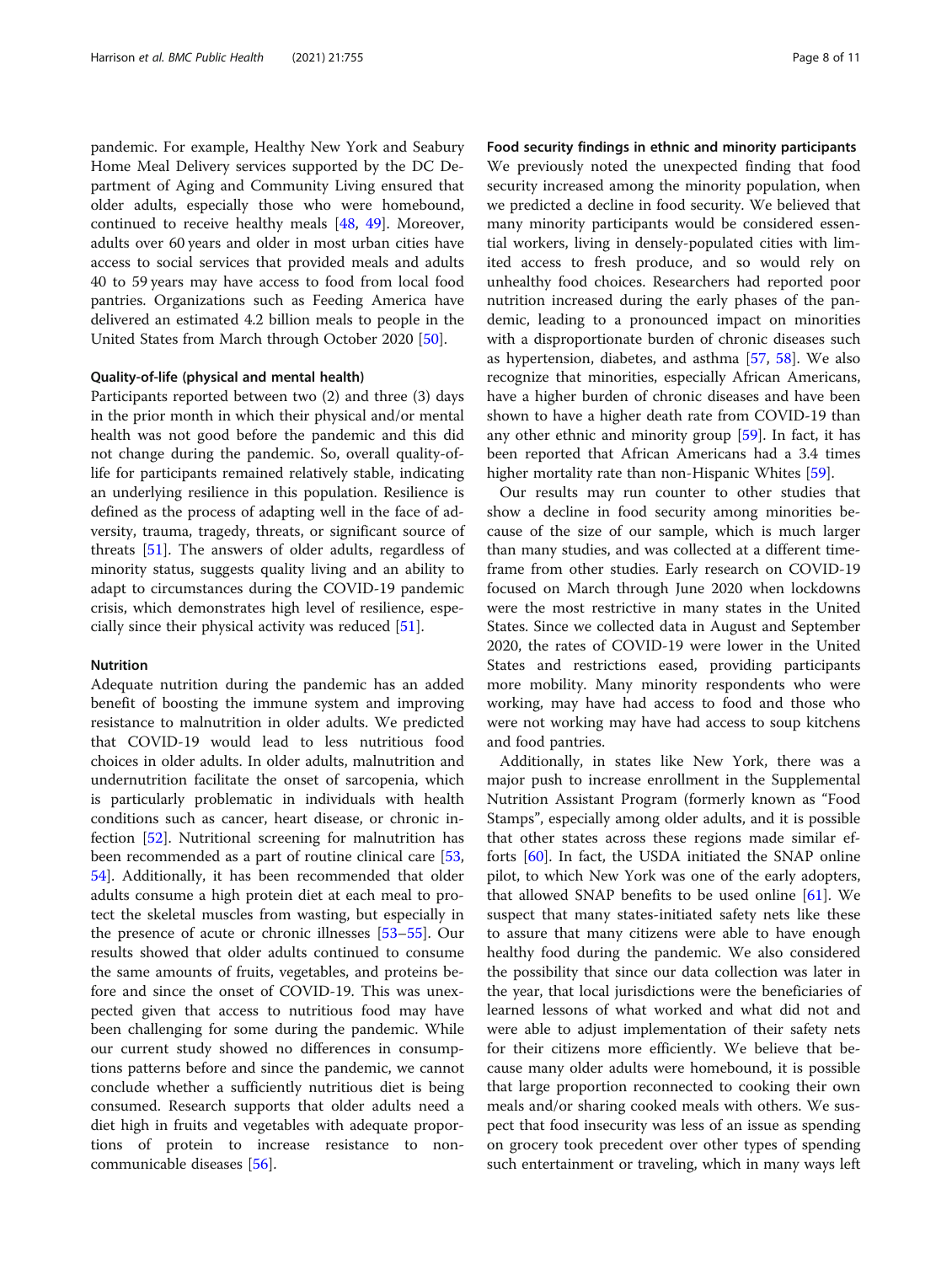Harrison et al. BMC Public Health (2021) 21:755 Page 9 of 11

citizens with the ability to save more money that was perhaps used to purchase healthy food. Lastly, while the survey aim was to target a representative sample of older adults across the four US census regions, it is possible that the respondents to this survey were more middleincome individuals and may have been in a better economic position to endure the COVID-19 storm.

#### Conclusion

There is a growing body of research on the plight of older adults in the wake of COVID-19 and how it affects health conditions, physical activity, food security, quality-of-life, and nutrition. Our aim was to sample a large population of adults 40 years and older in the four U.S. census regions and to target urban cities and populations that were at high risk for suffering from severe COVID-19 complications. Populations we considered high risk include minorities, less educated, lower socioeconomic status, older, and those with underlying health conditions. For example, members of minoritized groups have been reported to be at greater risk for contracting COVID-19 and experience worse health outcomes or greater rates of death than Whites, which aligns with our understanding of health disparities and health inequities when minorities are not able to access adequate and quality health care [[59](#page-10-0), [62](#page-10-0)]. Hypertension, diabetes, asthma, and other chronic diseases are prevalent in Black and Hispanic populations, resulting in an elevated risk factor for COVID-19. Blacks and Hispanics are disproportionately represented as essential workers without the luxury of working from home [[63\]](#page-10-0). Many Blacks and Hispanics are more likely to live in densely populated housing, perhaps placing them at increased risk for transmission of the virus. Therefore, we intentionally targeted urban cities since minorities are likely to make up a greater percentage of the population in these areas, and thus would be represented in our study.

#### Limitations and implications for practice

One limitation to our study was that despite our efforts to target minoritized individuals, Whites were most likely to respond to the survey. We report this as a limitation given our aims, but our sampling closely aligns with the demographics in the United States [\[64](#page-10-0)]. A second limitation was that the survey was offered online. It is possible that there was a technology bias that skewed results toward those who could afford and/or access a computer. The survey could be completed on a smart phone, which we anticipated would have mitigated some of the technology bias in our sampling, but this technology is also not ubiquitous. A third limitation was that onset and effects of COVID-19 were not similar throughout the country, nor were the responses by local and state governments. Our survey gives a snapshot of what conditions were like during the first peak of the pandemic in the U.S., but conditions became worse. A fourth limitation was that the reliability of the physical activity scale and DST were lower than desired, so a suggestion for future research would be to create a tool with greater reliability.

It is concerning that physical activity declined because this helps maintain physical and mental health and is also an important time to socialize for many older adults. In many ways our data indicate that the older adult population in U.S. cities may be more resilient than expected during the pandemic. However, the pandemic could have negative impacts that we did not detect, either due to the survey instrument or the timing of our survey.

#### Recommendations

Our recommendation for future research should look more closely at the impacts of COVID-19 on high-risk groups, including minorities. For example, an analysis of the minority population, separated by regions of the U.S., in relation to physical activity, nutritional status related to food intake, and quality-of-life indicators based on differential age categories is warranted. Given the evolving nature of the pandemic and the high risk of individuals we studied, health and well-being of older adults should continue to be monitored so impacts can be mitigated.

We recommend developing of interventions that target minority older adults and increase awareness of the benefits of physical activity on physical and mental well-being in times of crisis that are especially beneficial to increase resilience in this population. There has been some recent research that highlights the benefits and barriers of physical activity and exercises in older adults [[65](#page-10-0)]. We know that increasing physical activity improves health outcomes, lowers the burden of chronic diseases, and improves the overall quality-of-life for all people to include people in racial and ethnic minority groups. Further, community engagement of ethnic racial minority groups must be embedded in any public health response that seeks to decrease the disparate health treatment suffered by minorities in the current health care system [\[66](#page-10-0)].

#### Acknowledgments

Not applicable.

#### Authors' contributions

EH, MLR, LML designed the study, AC analyzed the data, EH, AC, and MLR wrote the first draft, LML, AJB, JP, PJ, BMH, EA, and MLR contributed to editing the draft. All authors read and approved the final manuscript.

#### Funding

This research project was funded by the University of the District of Columbia Agricultural Experiment Station with funding from the Hatch Multi-State Research Capacity funding program (NE 1939) from the USDA National Institute of Food and Agriculture. The funders had no role in the design of the study and collection, analysis, and interpretation of data or in writing the manuscript.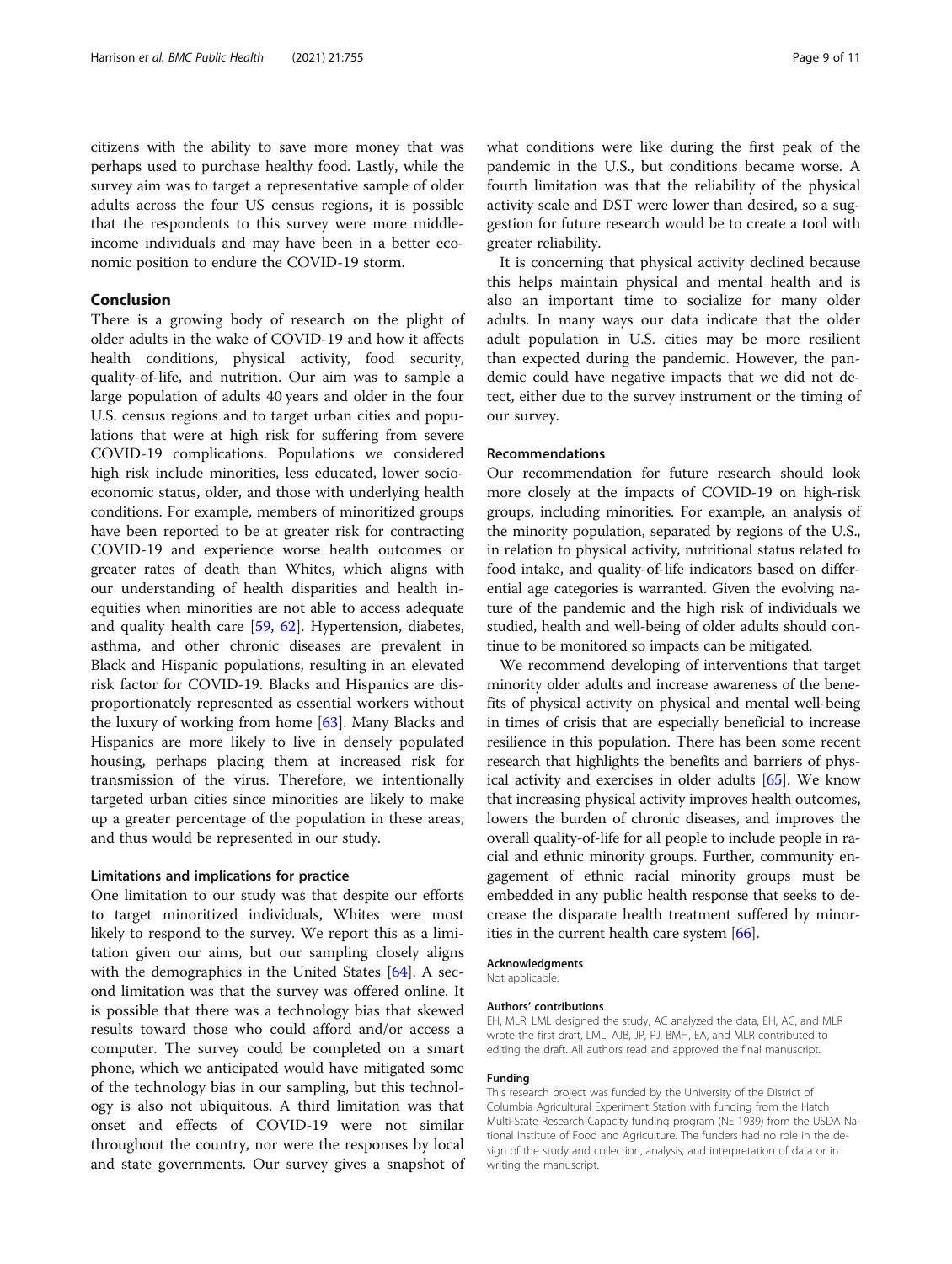#### <span id="page-9-0"></span>Availability of data and materials

The datasets used and/or analyzed during the current study are available from the corresponding author on reasonable request.

#### Declarations

#### Ethics approval and consent to participate

This research was approved by the Institutional Review Board at the University of the District of Columbia (IRB#138067–4).

All methods were carried out in accordance with relevant guidelines and regulations.

Informed consent was obtained from all participants, no participant under 18 participated in this study.

#### Consent for publication

Not applicable.

#### Competing interests

The authors declare that they have no competing interests.

#### Author details

<sup>1</sup>College of Agriculture, Urban Sustainability and Environmental Sciences, University of the District of Columbia, 4250 Connecticut Ave, NW, Washington, DC 20008, USA. <sup>2</sup>Lehman College City University of New York, 250 Bedford Park Boulevard West, Bronx, NY 10468, USA. <sup>3</sup>The George Washington University Milken Institute School of Public Health, 2175 'K' Street NW, Suite 500, Washington, DC 20037, USA.

#### Received: 30 January 2021 Accepted: 8 April 2021 Published online: 19 April 2021

#### References

- 1. Coronavirus Resource Center. Johns Hopkins University and Medicine. 2021. <https://coronavirus.jhu.edu/map.html>. Accessed 29 Mar 2021.
- 2. Badr HS, Du H, Marshall M, Dong E, Squire MM, Gardner LM. Association between mobility patterns and COVID-19 transmission in the USA: a mathematical modelling study. Lancet Infect Dis. 2020;20(11):1247–54. [https://doi.org/10.1016/S1473-3099\(20\)30553-3.](https://doi.org/10.1016/S1473-3099(20)30553-3)
- 3. Zhang X, Warner ME. COVID-19 policy differences across US states: shutdowns, reopening, and mask mandates. Int J Environ Res Public Health. 2020;17(24):9520. [https://doi.org/10.3390/ijerph17249520.](https://doi.org/10.3390/ijerph17249520)
- 4. Kates J, Michaud J, Tolbert J. Stay-at-home orders to fight COVID-19 in the United States: the risks of a scattershot approach. 2020. [https://www.kff.org/](https://www.kff.org/policy-watch/stay-at-home-orders-to-fight-covid19/) [policy-watch/stay-at-home-orders-to-fight-covid19/.](https://www.kff.org/policy-watch/stay-at-home-orders-to-fight-covid19/) Accessed 25 Jan 2021.
- 5. Lesser IA, Nienhuis CP. The impact of COVID-19 on physical activity behavior and well-being of Canadians. Int J Environ Res Public Health. 2020; 17(11):3899. [https://doi.org/10.3390/ijerph17113899.](https://doi.org/10.3390/ijerph17113899)
- 6. Yang Y, Koenigstorfer J. Determinants of physical activity maintenance during the COVID-19 pandemic: a focus on fitness apps. Transl Behav Med. 2020;10:835–42.
- 7. Duncan GE, Avery AR, Seto E, Tsang S. Perceived change in physical activity levels and mental health during COVID-19: findings among adult pairs. PLoS One. 2020;15(8):e0237695. <https://doi.org/10.1371/journal.pone.0237695>.
- Said CM, Batchelor F, Duque G. Physical activity and exercise for older people during and after the coronavirus disease 2019 pandemic: a path to recovery. J Am Med Dir Assoc. 2020;21(7):977–9. [https://doi.org/10.1016/j.ja](https://doi.org/10.1016/j.jamda.2020.06.001) [mda.2020.06.001.](https://doi.org/10.1016/j.jamda.2020.06.001)
- Kaplan RM, Anderson JP. The quality of well-being scale: Rationale for a single quality of life index. In: Walker SR, Rosser R, editors. Quality of Life: Assessment and Application. London: MTP Press; 1988. p. 51–77.
- 10. Hamilton R, Artioli GG, Gualano B. Risk of increase physical inactivity during COVID-19 outbreak in older people: a call for action. JAGS. 2020;68:1126–8.
- 11. Hamm ME, Brown PJ, Karp JF, Lenard E, Cameron F, Dawdani A, et al. Experiences of American older adults with pre-existing depression during the beginning of the COVID-19 pandemic: a multicity, mixed-methods study. Am J Geriat Psychiat. 2020;28(9):924–32. [https://doi.org/10.1016/j.ja](https://doi.org/10.1016/j.jagp.2020.06.013) [gp.2020.06.013.](https://doi.org/10.1016/j.jagp.2020.06.013)
- 12. Zheng C, Huang WY, Sheridan S, Sit CH-P, Chen X-K, Wong SH-S. COVID-19 pandemic brings sedentary lifestyle in young adults: a cross-sectional and longitudinal study. Int J Environ Res Public Health. 2020;17(17):6035. [https://](https://doi.org/10.3390/ijerph17176035) [doi.org/10.3390/ijerph17176035.](https://doi.org/10.3390/ijerph17176035)
- 13. Meiring RM, Gusso S, McCullough E, Bradnam L. The effect of the COVID-19 pandemic movement restrictions on self-reported physical activity and health in New Zealand: A cross-sectional survey. Int J Environ Res Public Health. 2021;18(4):1719. <https://doi.org/10.3390/ijerph18041719> PMID: 33578964; PMCID: PMC7916664.
- 14. Stockwell S, Trott M, Tully M, et al. Changes in physical activity and sedentary behaviours from before to during the COVID-19 pandemic lockdown: a systematic review. BMJ Open Sport Exerc Med. 2021;7:e000960. [https://doi.org/10.1136/bmjsem-202-000960.](https://doi.org/10.1136/bmjsem-202-000960)
- 15. Tison GH, Avram R, Kuhar P, Abreau S, Marcus GM, Pletcher MJ, et al. Worldwide effect of COVID-19 on physical activity: a descriptive study. Ann Intern Med. 2020;173(9):767–70. <https://doi.org/10.7326/M20-2665>.
- 16. Centers for Disease Control and Prevention. Healthy days core module (CDC HRQOL–4). 2018. [https://www.cdc.gov/hrqol/hrqol14\\_measure.htm#1.](https://www.cdc.gov/hrqol/hrqol14_measure.htm#1) Accessed 25 Jan 2021.
- 17. Yildirim M, Arsian G. Exploring the associations between resilience, dispositional hope, preventive behaviours, subjective well-being, and psychological health among adults during early state of COVID-19. Curr Psychol. 2020. <https://doi.org/10.1007/s12144-020-01177-2>.
- 18. Wang Y, Yu D, Ye J, Wei W. Study on the public psychological states and its related factors during the outbreak of coronavirus disease 2019 (COVID-19) in some regions of China. Psychol Health Med. 2021;26(1):13–22. [https://doi.](https://doi.org/10.1080/13548506.2020.1746817) [org/10.1080/13548506.2020.1746817](https://doi.org/10.1080/13548506.2020.1746817).
- 19. Woods JA, Hutchinson NT, Powers SK, Roberts WO, Gomez-Cabrera MC, Radak Z, et al. The COVID-19 pandemic and physical activity. Sports Med Health Sci. 2020;2(2):55–64.
- 20. Lu Y, Lu Y, Murugiah K, Jones PW, Massey DS, Mahajan S, et al. Physical activity patterns among patients with intracardiac remote monitoring devices before, during, and after COVID-19-related public health restrictions. medRxiv. 2021.02.27.21252558; [https://doi.org/10.1101/2021.](https://doi.org/10.1101/2021.02.27.21252558) [02.27.21252558](https://doi.org/10.1101/2021.02.27.21252558).
- 21. Ozdemir F, Cansel N, Kizilay F, Guldogen E, Ucuz I, Sinanoglu S, et al. The role of physical activity on mental health and quality-of-life during COVID-19 outbreak: a cross-sectional study. Eur J Integ Med. 2020;40:101248. [https://doi.org/10.1016/j.eujim.2020.101248.](https://doi.org/10.1016/j.eujim.2020.101248)
- 22. Walker M. Why we sleep: unlocking the power of sleep and dreams. New York: Scribner; 2017.
- 23. Devereux S, Béné C, Hoddinott J. Conceptualising COVID-19's impact on householdfood security. Food Sec. 2020;12(4):769–72. [https://doi.org/10.1](https://doi.org/10.1007/s12571-020-01085-0) [007/s12571-020-01085-0](https://doi.org/10.1007/s12571-020-01085-0).
- 24. USDA Economic Research Service. Food security in the U.S. 2021. [https://](https://www.ers.usda.gov/topics/food-nutrition-assistance/food-security-in-the-us/) [www.ers.usda.gov/topics/food-nutrition-assistance/food-security-in-the-us/.](https://www.ers.usda.gov/topics/food-nutrition-assistance/food-security-in-the-us/) Accessed 25 Jan 2021.
- 25. World Health Organization. Healthy diet. 2020. [https://www.who.int/news](https://www.who.int/news-room/fact-sheets/detail/healthy-diet)[room/fact-sheets/detail/healthy-diet](https://www.who.int/news-room/fact-sheets/detail/healthy-diet). Accessed 25 Jan 2021.
- 26. Jeffery TD, Richardson ML. A review of the effectiveness of hibiscus for treatment of metabolic syndrome. J Ethnopharmacol. 2021;270:113762. [https://doi.org/10.1016/j.jep.2020.113762.](https://doi.org/10.1016/j.jep.2020.113762)
- 27. Qualtrics. Provo, UT. 2020. <https://www.qualtrics.com>.
- 28. United States Census Bureau. The urban and rural classifications. 2013. <https://www2.census.gov/geo/pdfs/reference/GARM/Ch12GARM.pdf>. Accessed 25 Jan 2021.
- 29. Centers for Disease Control and Prevention. People with certain medical conditions. 2020. [https://www.cdc.gov/coronavirus/2019-ncov/](https://www.cdc.gov/coronavirus/2019-ncov/need-extra-precautions/people-with-medical-conditions.html) [need-extra-precautions/people-with-medical-conditions.html](https://www.cdc.gov/coronavirus/2019-ncov/need-extra-precautions/people-with-medical-conditions.html). Accessed 26 Jan 2021.
- 30. Centers for Disease Control and Prevention. Adult physical activity questions on the national health interview survey: 1975-2012. https://www.cdc.gov, [nchs/data/nhis/physicalactivity/pa\\_questions.pdf](https://www.cdc.gov/nchs/data/nhis/physicalactivity/pa_questions.pdf). Accessed 25 Jan 2021.
- 31. Nelson DE, Powell-Griner E, Town M, Kovar MG. A comparison of national estimates from the national health interview survey and the behavioral risk factor surveillance system. Am J Public Health. 2003;93(8):1335–41. [https://doi.](https://doi.org/10.2105/ajph.93.8.1335) [org/10.2105/ajph.93.8.1335](https://doi.org/10.2105/ajph.93.8.1335).
- 32. IBM Corp. SPSS Statistics Build 1.0.0.1508. Armonk: 2020. [https://www.ibm.](https://www.ibm.com/docs/en/spss-statistics/26.0.0) [com/docs/en/spss-statistics/26.0.0](https://www.ibm.com/docs/en/spss-statistics/26.0.0).
- 33. Blumberg SJ, Biolostosky K, Hamilton WL, Briefel RR. The effectiveness of a short form of the household food security scale. Am J Public Health. 1999; 89(8):1231–4. <https://doi.org/10.2105/AJPH.89.8.1231>.
- 34. USDA Economic Research Service. U.S. household food security survey module: six-item short form. 2012. [https://www.ers.usda.gov/media/8282/](https://www.ers.usda.gov/media/8282/short2012.pdf) [short2012.pdf.](https://www.ers.usda.gov/media/8282/short2012.pdf) Accessed 25 Jan 2021.